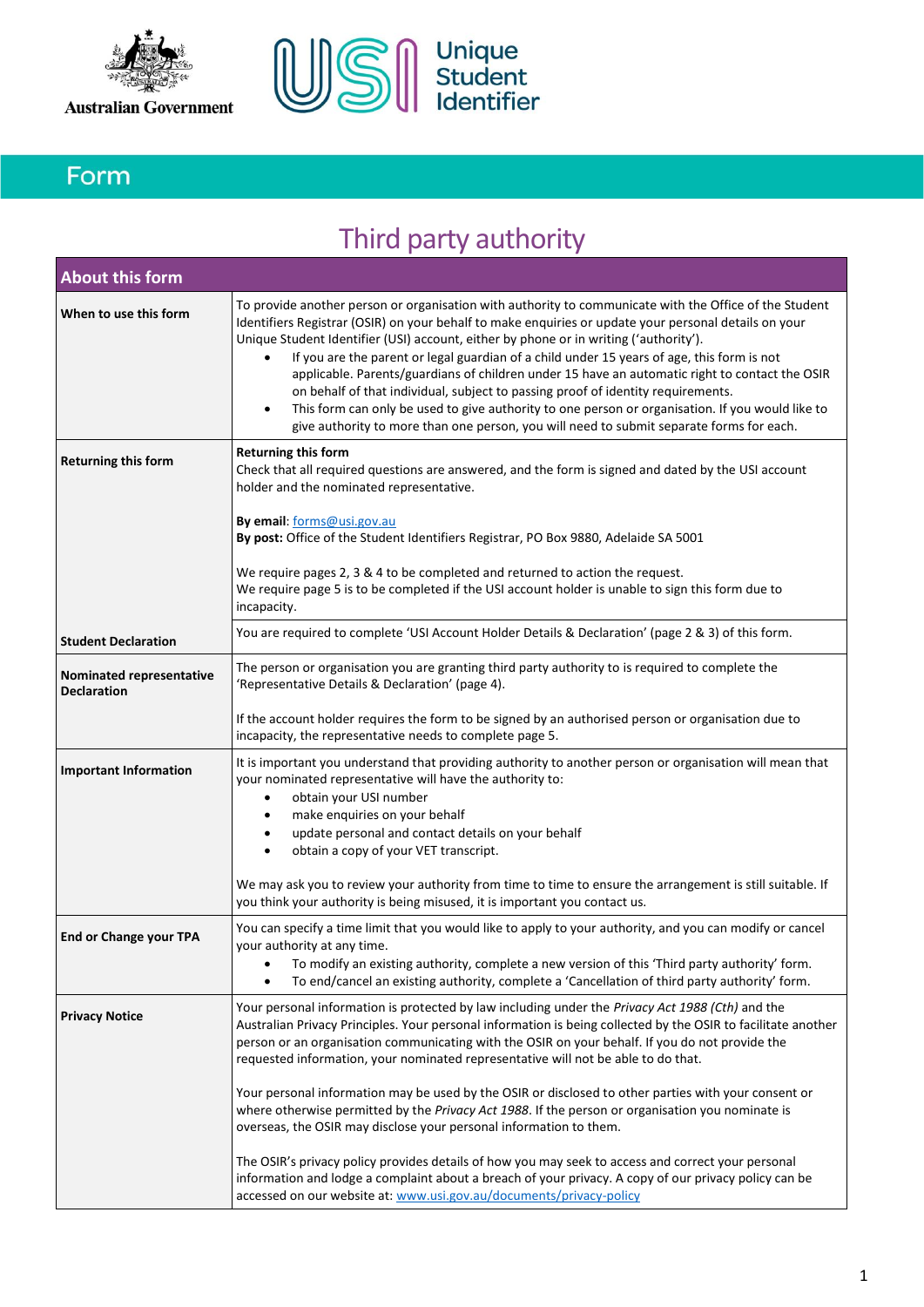



### Form

# Third party authority

|                                                                            | <b>USI Account Holder Details</b>                                                                                                               |  |  |                      |                                                  |                            |  |                         |
|----------------------------------------------------------------------------|-------------------------------------------------------------------------------------------------------------------------------------------------|--|--|----------------------|--------------------------------------------------|----------------------------|--|-------------------------|
|                                                                            | <b>IMPORTANT:</b> For this form to be accepted for processing, all questions marked with an asterisk (*) are mandatory.                         |  |  |                      |                                                  |                            |  |                         |
| 1.                                                                         | Your Unique Student Identifier (USI number) if known:                                                                                           |  |  |                      |                                                  |                            |  |                         |
|                                                                            |                                                                                                                                                 |  |  |                      | (leave blank if you do not know your USI number) |                            |  |                         |
| 2.                                                                         | Your Name*                                                                                                                                      |  |  |                      |                                                  |                            |  |                         |
|                                                                            | First Name: *                                                                                                                                   |  |  |                      |                                                  |                            |  |                         |
|                                                                            | <b>Middle Name(s):</b>                                                                                                                          |  |  |                      |                                                  |                            |  |                         |
|                                                                            | Last Name: *                                                                                                                                    |  |  |                      |                                                  |                            |  |                         |
|                                                                            | OR I am known by one name only:                                                                                                                 |  |  |                      |                                                  |                            |  |                         |
| З.                                                                         | Have you ever been known by any other names?                                                                                                    |  |  |                      |                                                  |                            |  |                         |
|                                                                            | (Other names: name at birth / name before marriage / previous married name / Aboriginal or skin name / alias / adoptive or foster name)         |  |  |                      |                                                  |                            |  |                         |
|                                                                            |                                                                                                                                                 |  |  |                      |                                                  |                            |  |                         |
| 4.                                                                         | Your date of birth * (DD/MM/YYYY)<br>Your gender *<br>5.                                                                                        |  |  |                      |                                                  |                            |  |                         |
|                                                                            | I<br>$\prime$                                                                                                                                   |  |  |                      | $\Box$ Male                                      | $\square$ Female $\square$ |  | Other/prefer not to say |
| 6.                                                                         | Your country and town/city of birth * (we require both to confirm a USI account)                                                                |  |  |                      |                                                  |                            |  |                         |
|                                                                            | Country:                                                                                                                                        |  |  | <b>City or Town:</b> |                                                  |                            |  |                         |
| Providing contact details*<br>7.                                           |                                                                                                                                                 |  |  |                      |                                                  |                            |  |                         |
| (please provide contact details to assist us in locating your USI account) |                                                                                                                                                 |  |  |                      |                                                  |                            |  |                         |
| Mobile Number:<br>Email address:                                           |                                                                                                                                                 |  |  |                      |                                                  |                            |  |                         |
|                                                                            | Home Phone Number:<br>Address:                                                                                                                  |  |  |                      |                                                  |                            |  |                         |
|                                                                            | Note: If we are unable to establish a direct match of your personal details, we will contact you by phone or email to confirm your information. |  |  |                      |                                                  |                            |  |                         |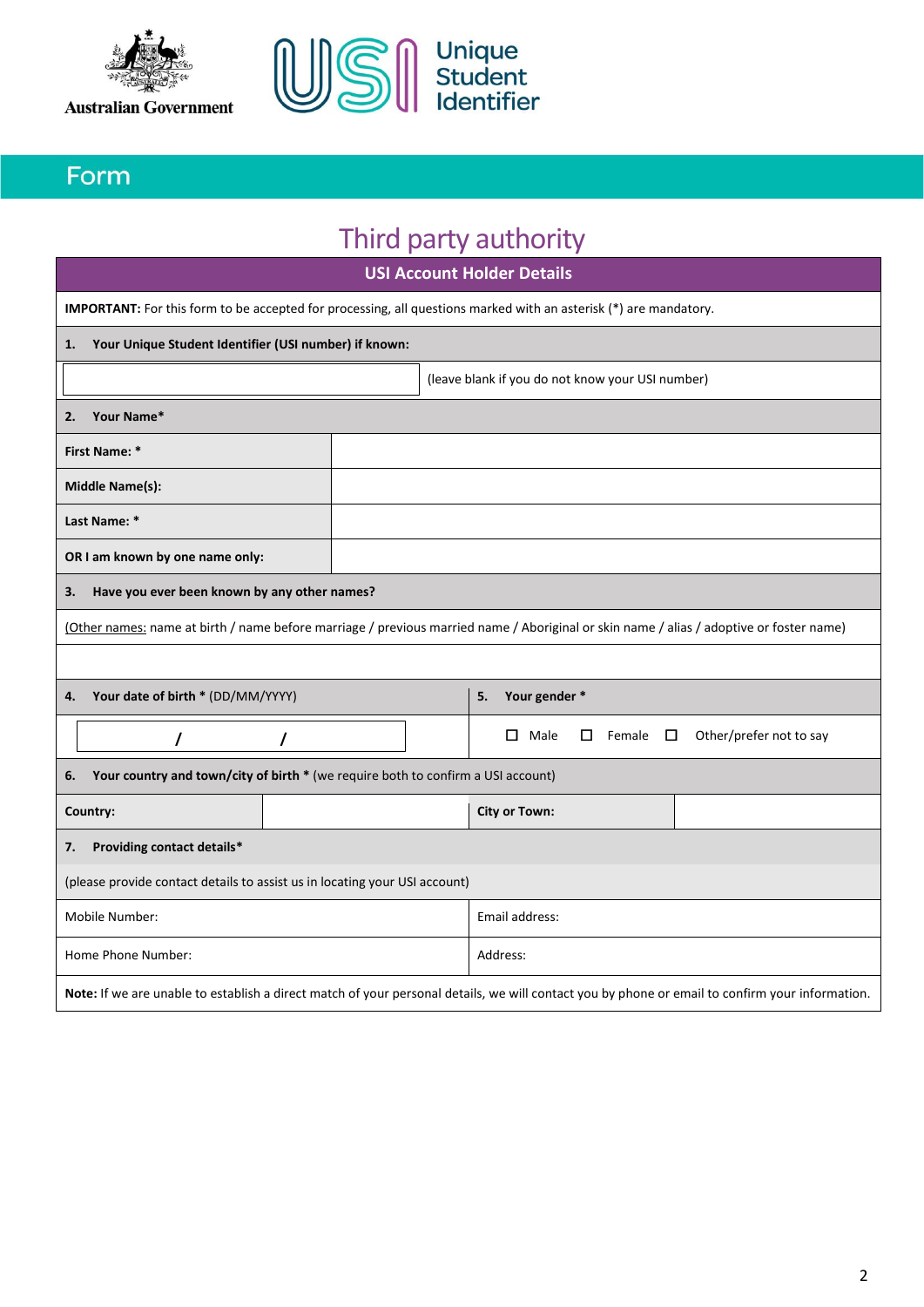



### Form

## Third party authority

**USI Account Holder Declaration**

**IMPORTANT:** For this form to be accepted for processing, all questions marked with an asterisk (\*) are mandatory.

### **8. Set up Third Party Authority \***

| I consent to the nominated representative listed on this form to be listed as a third party authority and be able to: (select all that apply)                                                                                   |  |  |  |  |  |  |  |
|---------------------------------------------------------------------------------------------------------------------------------------------------------------------------------------------------------------------------------|--|--|--|--|--|--|--|
| $\Box$ Make enquiries on my behalf<br>$\Box$ Update personal details on USI account on my behalf<br>$\Box$ Obtain a copy of my VET transcript<br>I'd like to give them permission to act as my representative for: (select one) |  |  |  |  |  |  |  |
| DD/MM/YYYY<br>DD/MM/YYYY<br>$\Box$ TPA for a set period of time:<br>TO                                                                                                                                                          |  |  |  |  |  |  |  |
| DD/MM/YYYY<br>ONGOING<br>TO<br><b>Ongoing TPA:</b>                                                                                                                                                                              |  |  |  |  |  |  |  |
|                                                                                                                                                                                                                                 |  |  |  |  |  |  |  |

**What is your relationship to the person or organisation you are giving authority to?**

| $\square$ Parent | $\Box$ Solicitor         |
|------------------|--------------------------|
| $\Box$ Guardian  | $\Box$ Employer          |
| □ Spouse/Partner | $\Box$ Training Provider |
| $\Box$ Sibling   | $\Box$ Friend            |
| $\Box$ Child     | $\Box$ Other             |
|                  |                          |

### **9. USI account holder declaration \***

**IMPORTANT:** if the USI account holder is unable to sign this form due to incapacity to provide authority, a third party may sign the declaration on their behalf, go to page 5.

(Please tick all boxes to indicate you have read and agree to the terms, and sign the document below)

### **I declare that:**

☐ the information provided by me on this form about my identity is true and correct. ☐ I have given authority for my nominated representative to act on my behalf for this interaction and the nominated period.

### **I understand:**

- the OSIR's privacy notice (page one)
- I can cancel this authority with the OSIR at any time
- giving false or misleading information is a serious offence.

| USI account holder's<br>signature: |              |              |
|------------------------------------|--------------|--------------|
| <b>USI account holder Name:</b>    | Date signed: | (DD/MM/YYYY) |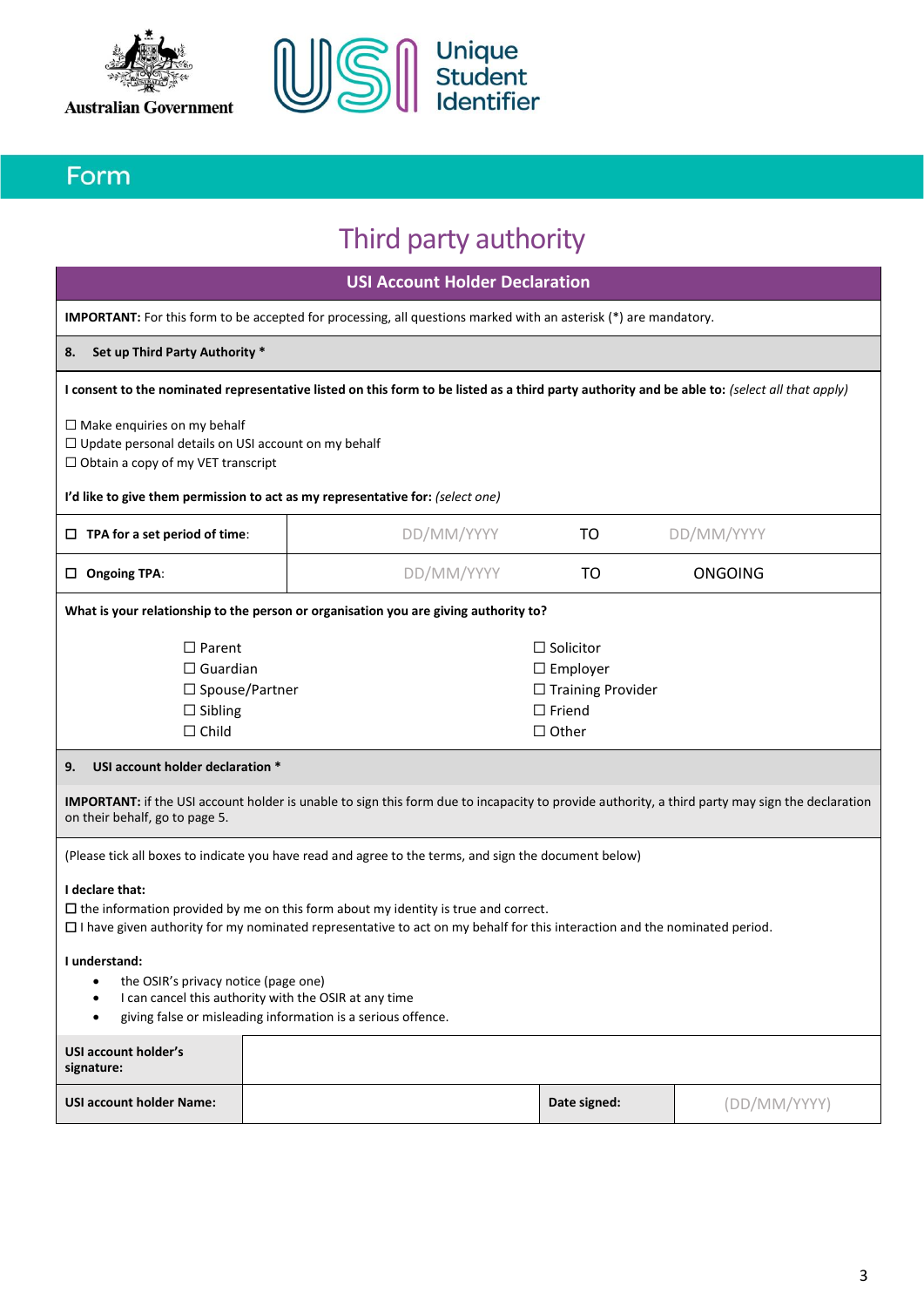



### Form

## Third party authority

| <b>Representative Details &amp; Declaration</b>                                                                                                                                                                                                                                                                                                                                                                                                                                                                                                                                                                                                                                                                                                                                                                                                                                                                                                                                                                                                                                                                                                                                                                                                                                                                                                                                                 |                                                                                                                    |  |              |              |
|-------------------------------------------------------------------------------------------------------------------------------------------------------------------------------------------------------------------------------------------------------------------------------------------------------------------------------------------------------------------------------------------------------------------------------------------------------------------------------------------------------------------------------------------------------------------------------------------------------------------------------------------------------------------------------------------------------------------------------------------------------------------------------------------------------------------------------------------------------------------------------------------------------------------------------------------------------------------------------------------------------------------------------------------------------------------------------------------------------------------------------------------------------------------------------------------------------------------------------------------------------------------------------------------------------------------------------------------------------------------------------------------------|--------------------------------------------------------------------------------------------------------------------|--|--------------|--------------|
| 1. Representative Type *                                                                                                                                                                                                                                                                                                                                                                                                                                                                                                                                                                                                                                                                                                                                                                                                                                                                                                                                                                                                                                                                                                                                                                                                                                                                                                                                                                        |                                                                                                                    |  |              |              |
| (Please select and complete the following option relevant to the representative or the representative's organisation)<br>$\Box$ Nominated representative details (Individual)<br><b>OR</b><br>$\Box$ Nominated representative details (organisation)                                                                                                                                                                                                                                                                                                                                                                                                                                                                                                                                                                                                                                                                                                                                                                                                                                                                                                                                                                                                                                                                                                                                            |                                                                                                                    |  |              |              |
| 2. Representative Details *                                                                                                                                                                                                                                                                                                                                                                                                                                                                                                                                                                                                                                                                                                                                                                                                                                                                                                                                                                                                                                                                                                                                                                                                                                                                                                                                                                     |                                                                                                                    |  |              |              |
|                                                                                                                                                                                                                                                                                                                                                                                                                                                                                                                                                                                                                                                                                                                                                                                                                                                                                                                                                                                                                                                                                                                                                                                                                                                                                                                                                                                                 | (if you represent an organisation as a nominated representative, you must provide the organisation name and ABN) * |  |              |              |
| Representative Full Name: *                                                                                                                                                                                                                                                                                                                                                                                                                                                                                                                                                                                                                                                                                                                                                                                                                                                                                                                                                                                                                                                                                                                                                                                                                                                                                                                                                                     |                                                                                                                    |  |              |              |
| <b>Organisation Name:</b>                                                                                                                                                                                                                                                                                                                                                                                                                                                                                                                                                                                                                                                                                                                                                                                                                                                                                                                                                                                                                                                                                                                                                                                                                                                                                                                                                                       |                                                                                                                    |  |              |              |
| Organisation ABN:                                                                                                                                                                                                                                                                                                                                                                                                                                                                                                                                                                                                                                                                                                                                                                                                                                                                                                                                                                                                                                                                                                                                                                                                                                                                                                                                                                               |                                                                                                                    |  |              |              |
| Email address: *                                                                                                                                                                                                                                                                                                                                                                                                                                                                                                                                                                                                                                                                                                                                                                                                                                                                                                                                                                                                                                                                                                                                                                                                                                                                                                                                                                                |                                                                                                                    |  |              |              |
| Contact number: *                                                                                                                                                                                                                                                                                                                                                                                                                                                                                                                                                                                                                                                                                                                                                                                                                                                                                                                                                                                                                                                                                                                                                                                                                                                                                                                                                                               |                                                                                                                    |  |              |              |
| Postal/street address:                                                                                                                                                                                                                                                                                                                                                                                                                                                                                                                                                                                                                                                                                                                                                                                                                                                                                                                                                                                                                                                                                                                                                                                                                                                                                                                                                                          |                                                                                                                    |  |              |              |
| 3. Representative Declaration *                                                                                                                                                                                                                                                                                                                                                                                                                                                                                                                                                                                                                                                                                                                                                                                                                                                                                                                                                                                                                                                                                                                                                                                                                                                                                                                                                                 |                                                                                                                    |  |              |              |
|                                                                                                                                                                                                                                                                                                                                                                                                                                                                                                                                                                                                                                                                                                                                                                                                                                                                                                                                                                                                                                                                                                                                                                                                                                                                                                                                                                                                 | (Please tick all boxes to indicate you have read and agree to the terms, and sign the document below)              |  |              |              |
| I declare about myself that:<br>$\Box$ the information provided by me on this form about my identity is true and correct.<br>I declare about the USI account holder that:<br>$\Box$ I know the individual named on this form personally.<br>$\Box$ I will act as the nominated representative for the individual named on this form for the nominated period (if applicable).<br>I understand:<br>the OSIR's Privacy Policy (page one)<br>$\bullet$<br>giving false or misleading information in relation to a USI account is a serious offence under Division 137 of the Criminal Code Act<br>٠<br>1995<br>any information I may obtain under this arrangement may be protected under Commonwealth legislation. I agree to use or disclose<br>٠<br>this information only as authorised by the USI account holder (their parent, guardian or current holder of Enduring Power of<br>Attorney)<br>the USI account holder can revoke this authority at any time (unless it is made under guardianship order or arrangement)<br>$\bullet$<br>upon contacting the OSIR, I will be required to confirm my identity prior to being able to make enquiries or update the USI account<br>$\bullet$<br>holder's personal details<br>I will ensure that any record of the USI account holder's USI is always kept safe and will not be shared with anyone else unless<br>$\bullet$<br>authorised to do so |                                                                                                                    |  |              |              |
| the authority the USI account holder has provided may be revoked or suspended by the OSIR if I misuse the authority.<br>$\bullet$<br>Representative                                                                                                                                                                                                                                                                                                                                                                                                                                                                                                                                                                                                                                                                                                                                                                                                                                                                                                                                                                                                                                                                                                                                                                                                                                             |                                                                                                                    |  |              |              |
| signature:                                                                                                                                                                                                                                                                                                                                                                                                                                                                                                                                                                                                                                                                                                                                                                                                                                                                                                                                                                                                                                                                                                                                                                                                                                                                                                                                                                                      |                                                                                                                    |  |              |              |
| <b>Representative Name:</b>                                                                                                                                                                                                                                                                                                                                                                                                                                                                                                                                                                                                                                                                                                                                                                                                                                                                                                                                                                                                                                                                                                                                                                                                                                                                                                                                                                     |                                                                                                                    |  | Date signed: | (DD/MM/YYYY) |